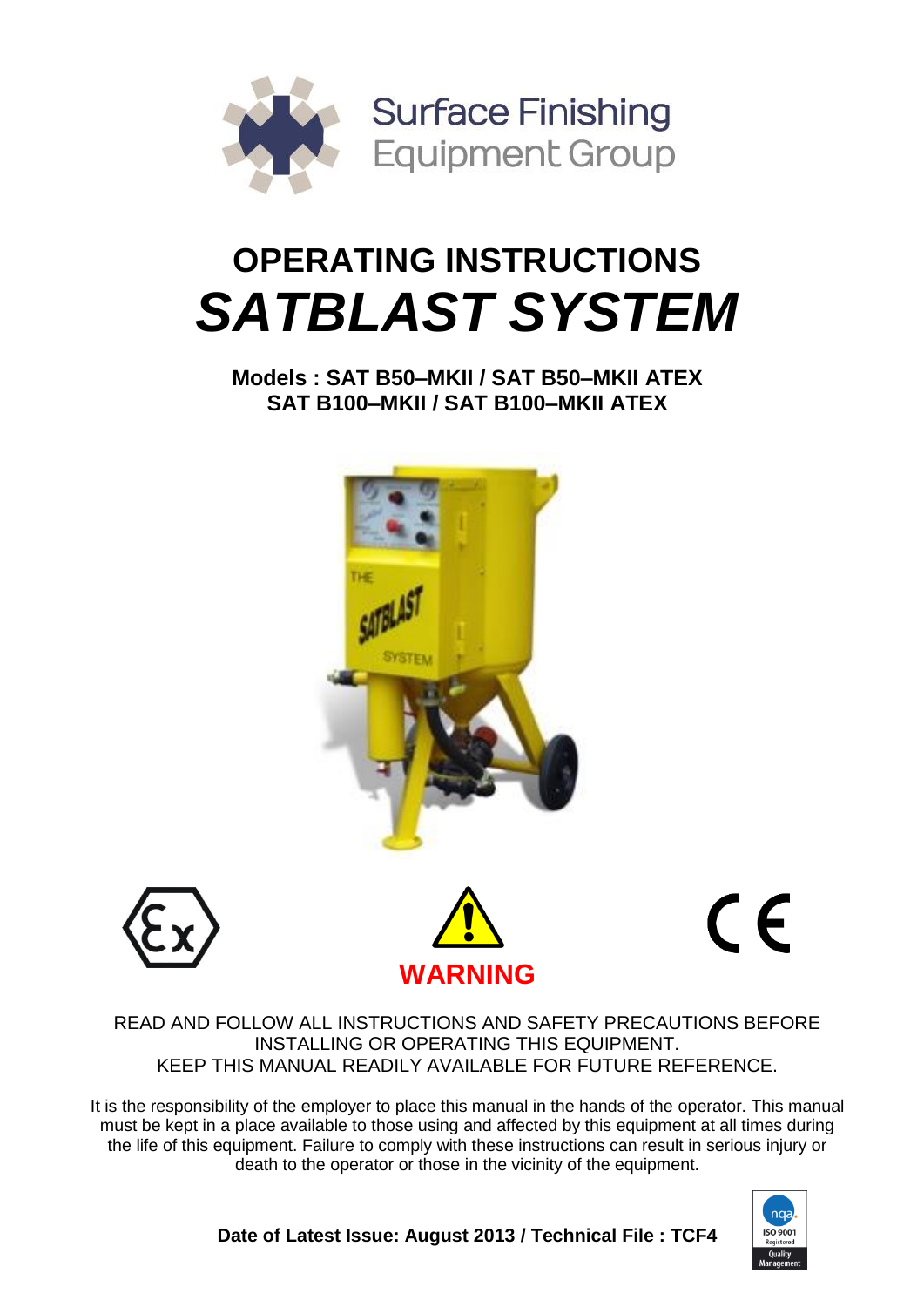

# **TABLE OF CONTENTS**

| <b>CONTENTS</b>                                                                                    | <b>PAGE</b>    |
|----------------------------------------------------------------------------------------------------|----------------|
| <b>Safety Precautions For All Models</b>                                                           | 3              |
| Additional Safety Precautions When Operating In<br>Potentially Explosive / Combustible Atmospheres | $4 - 5$        |
| Safe Practices                                                                                     | 6              |
| <b>Inspection Requirements</b>                                                                     | 6              |
| Specifications                                                                                     | $\overline{7}$ |
| Recommended Abrasive Media                                                                         | 7              |
| Intended Function Of Equipment                                                                     | $\overline{7}$ |
| Key Parts & Controls - Figure 1                                                                    | 8              |
| Setting Up Instructions                                                                            | 9              |
| Connections                                                                                        | 9              |
| Filling                                                                                            | 9              |
| Safety On/Off Switch                                                                               | 10             |
| <b>Starting To Blast</b>                                                                           | 10             |
| To Re-Fill System                                                                                  | 10             |
| To Wash Down Cleaned Surfaces                                                                      | 11             |
| After Use And At The End Of Shift                                                                  | 11             |
| Routine Maintenance                                                                                | 12             |
| Initial Set-Up And Routine Checks                                                                  | 13             |
| Trouble Shooting / Fault Analysis                                                                  | 14             |
| Name And Address Of Manufacturers                                                                  | 15             |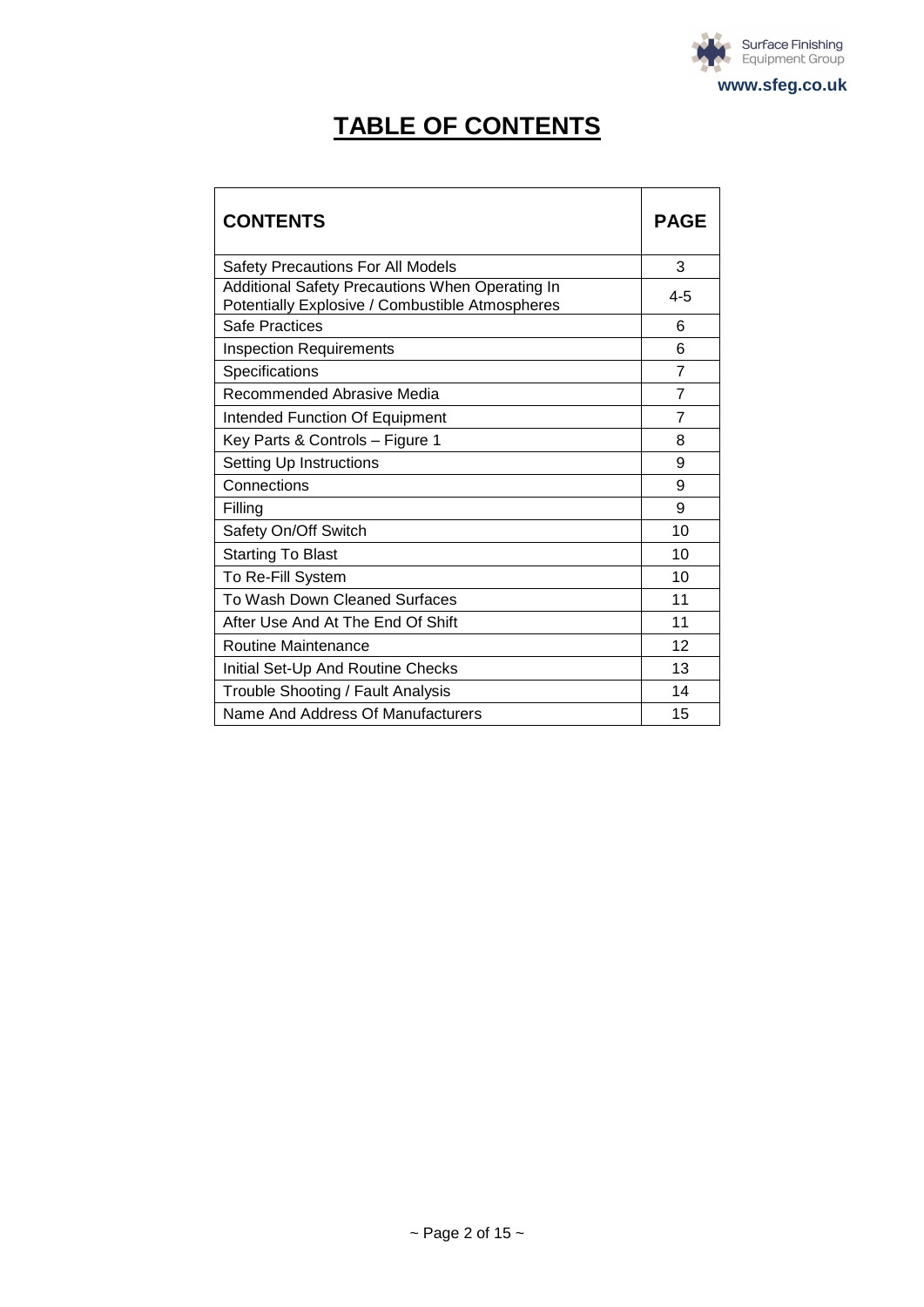

# **SAFETY PRECAUTIONS FOR ALL MODELS**

#### **FAILURE TO USE THIS MACHINE IN ACCORDANCE WITH THIS MANUAL CAN RESULT IN SERIOUS INJURY. READ THE FOLLOWING CAREFULLY BEFORE YOU ATTEMPT TO OPERATE THE MACHINE.**

- This equipment must be only used by competent operators who are properly skilled, duly trained, and have read and understood the operating and safety instructions, including the Electrostatics Code PD CLC/TR 50404 for the ATEX models.
- Never attempt to perform any maintenance or refilling while the Machine is under pressure or is even capable of being pressurised. This means the air source should be isolated by closing the inlet ball valve and disconnecting the air supply line. The emergency stop on the deadman valve should be opened to release any residual pressure in the system.
- Keep This Operators Manual Available To Users At All Times.
- Static electricity can be generated by the friction of abrasive particles passing through hose or nozzles, and the impact of the abrasives on the surfaces being blasted. Static electricity can shock employees and cause fires and explosions by igniting flammable / combustible atmospheres or materials.
- This equipment should be used in a well lit area.
- Make sure that the unit is situated on a flat sturdy surface.
- Warning for hoisting, the lifting lugs providing on the machine must be used. Do not connect slings to other parts of the machine. Always disconnect ancillary hoses etc. From the machine and ensure the machine is empty prior to moving.
- Use only original equipment replacement components.
- Make sure the unit is earthed.
- All airlines and couplings should be fitted with whip-check safety devices.
- Do not use abrasives containing free silica which can result to serious respiratory disease. If in doubt ask for an MSDS (material safety data sheet).
- Furnish all personnel in the area with approved respiratory equipment, eye and ear protection and ensure that these are worn.
- Do not modify or substitute any equipment or controls supplied on or with the equipment without our prior written assessment and consent.
- If the machine is dismantled / decommissioned, ensure it complies with your local environmental laws.
- Never point the blast nozzle at any person. Always keep the nozzle pointed at the work piece.
- Never connect the pot to a compressed air supply in excess of the Safe Working Pressure as stamped on the machine (normally 8.7 bar). If in doubt, or this is obscured, check with the manufacturer.
- DANGER When using mobile diesel air compressors, always site the compressor away from the blast area and outside in a well ventilated area, to avoid any exhaust fumes being drawn into the compressor air intake. All standard breathing air filters DO NOT remove carbon monoxide from the air supply.
- The operation of this equipment can generate noise levels which can be damaging to the ears. It is essential that the operator, pot tender and all other personnel in the vicinity be made aware of this and that suitable ear defenders are worn.
- Media ricochet generated from the blast cleaning operation can be dangerous and all personnel within the area must wear adequate protection.
- Signs warning of these dangers must be positioned around the perimeter of the blasting operation and measures must be taken to ensure that no one enters the area of the blasting operation without permission and adequate safety protection equipment. Should anyone enter the area, the pot tender must immediately close down the blasting operation by depressing the emergency button on the control panel and / or the blaster must release the lever of the deadman handle.
- Communication it may be necessary that the blaster and pot tender operate some form of signalling or communication system. Under operating conditions where the blaster is not in constant view of the pot tender it is strongly recommended that a wired / radio communication system be used.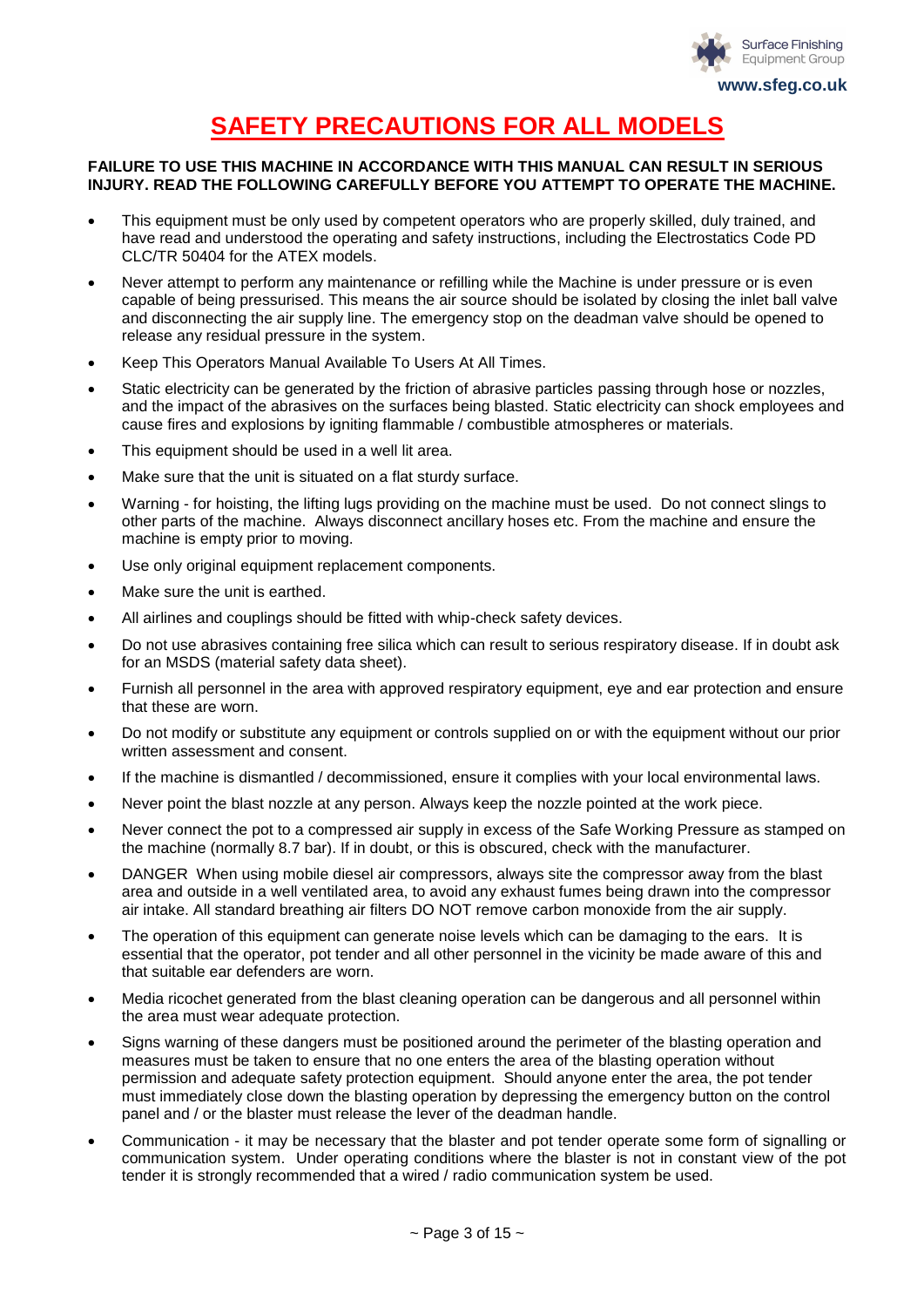

### **ADDITIONAL SAFETY PRECAUTIONS WHEN WORKING POTENTIALLY EXPL**



#### **IGNITION OF FLAMMABLE / COMBUSTIBLE ATMOSPHERES CAN OCCUR FROM SOURCES SUCH AS STATIC DISCHARGE, SPARKS FROM MECHANICAL IMPACT, AND SURFACES REACHING HIGH TEMPERATURES.**

**FAILURE TO USE THIS MACHINE IN POTENTIALLY EXPLOSIVE ATMOSPHERES IN ACCORDANCE WITH THIS MANUAL CAN RESULT IN SERIOUS INJURY OR DEATH.**

#### IN EXPLOSIVE POTENTIALLY ATMOSPHERES :-

Only use the ATEX versions of this machine (SAT B50–MKII ATEX and SAT B100–MKII ATEX) which



- Operate only in ambient temperatures between  $5^{\circ}$ c and  $40^{\circ}$ c
- Only use anti static Blast Hose with Metal couplings as supplied by the manufacturer.
- Do not use this machine to in Dry Blast Mode (use in Wet Blast Mode only). Dry abrasives have the potentially to cause static charge by friction.
- Do not use METALLIC abrasives such as chilled iron, steel shot, or aluminium oxide.
- **STATIC** Static is a potential source of ignition in a potentially explosive atmosphere and therefore this equipment must be earthed. Earthing reduces the risk of static and electric shock by providing an escape wire for the electrical current due to static build up or in the event of a short circuit.

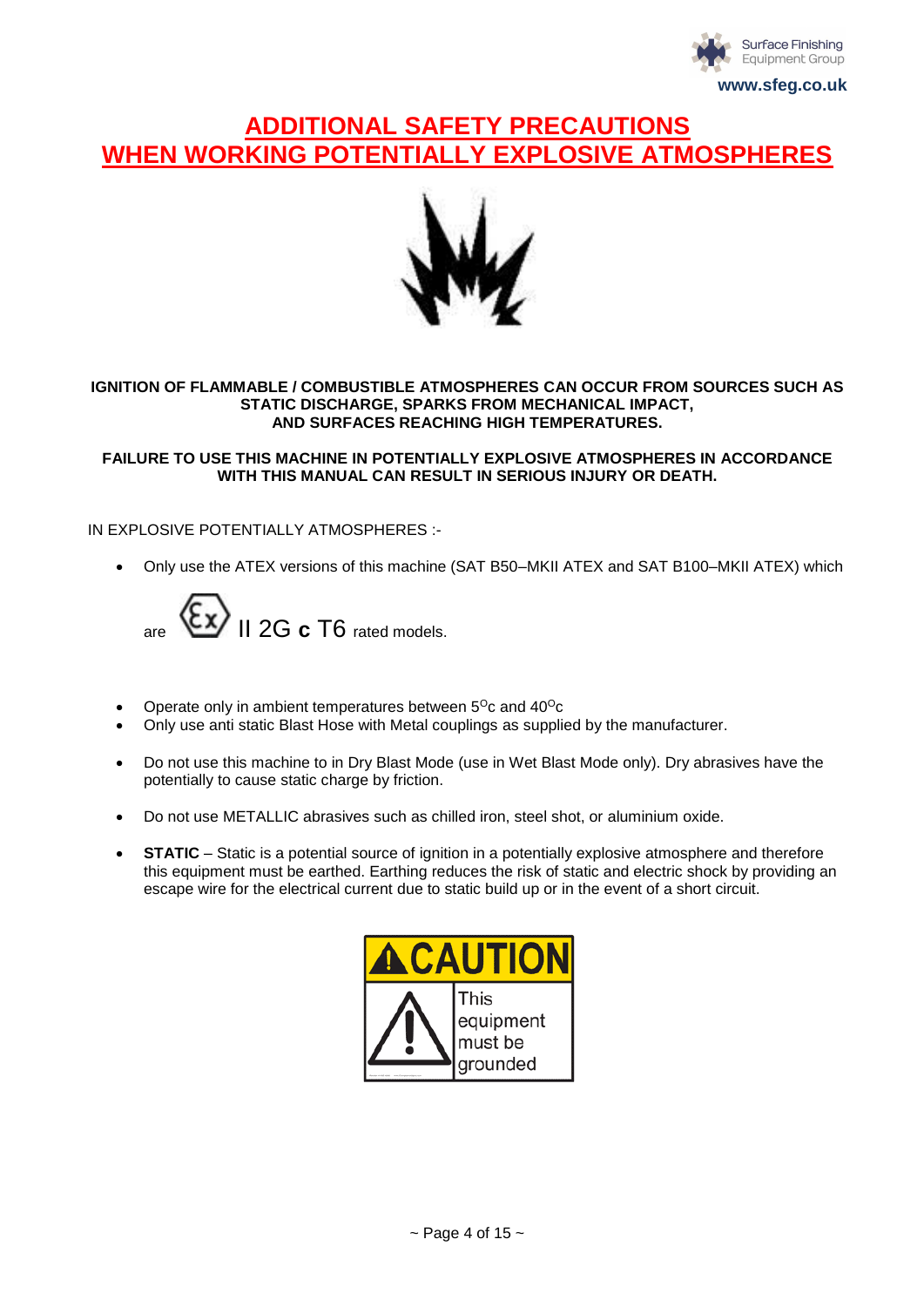

#### **HOW TO EARTH THE MACHINE-**

Refer to KEY PARTS & CONTROLS (Figure 1) – Page 8.

Attach one end of the Earth Wire (item 17) to the Earthing Point (item 16) on the SAT Blast, making sure there is good metal to metal contact. Connect the other end of the earth wire to a true earth ground using the securing clip.

#### GROUND POINT ON MACHINE **EARTH POINT**



 **GROUNDING** - additionally the object being blasted must be grounded. Again this can be done by attaching a ground wire from a conductive point on the object being blasted to a true earth ground.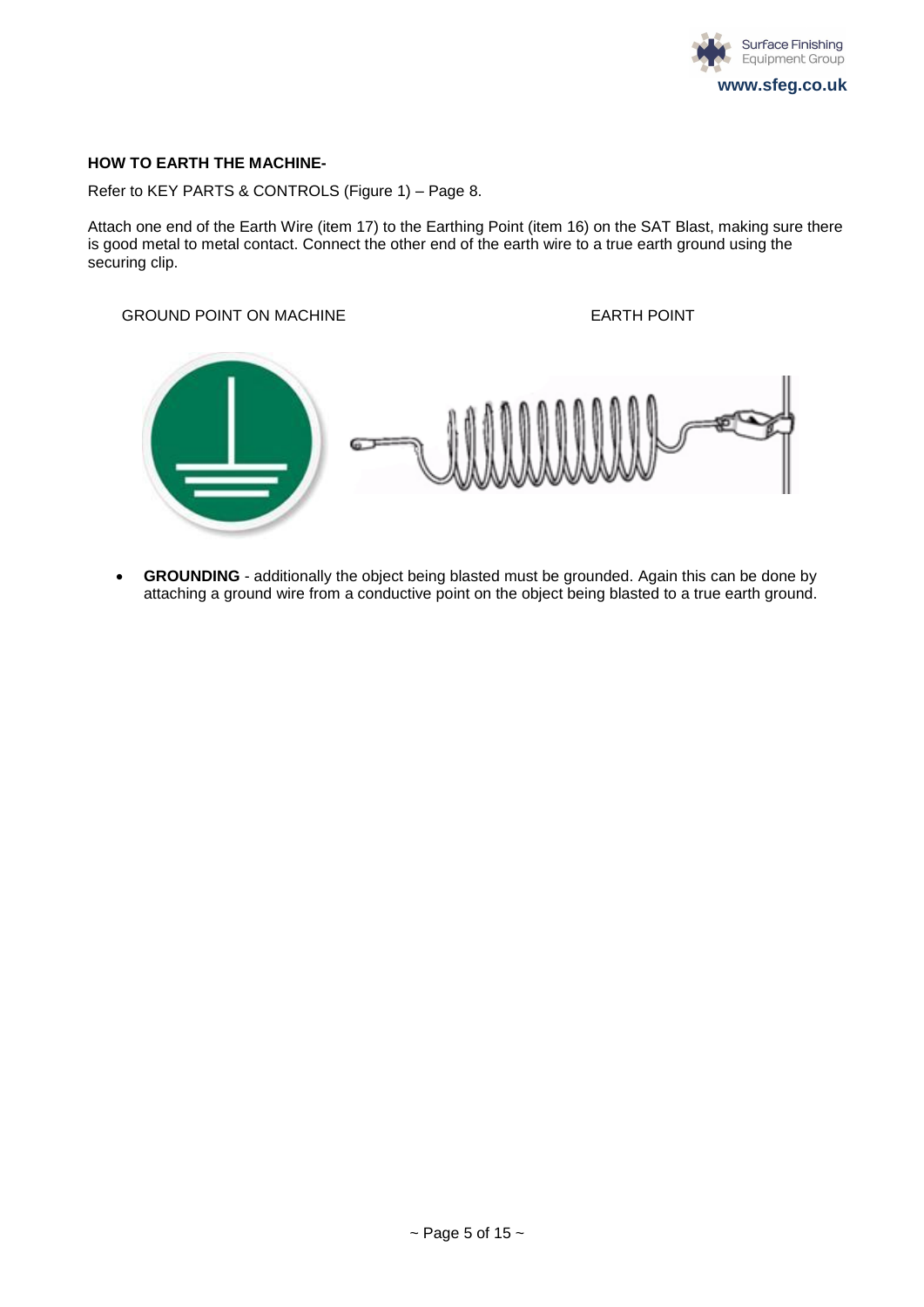

# **SAFE PRACTICES**

- Never attempt to perform any maintenance while the unit is under pressure or is even capable of being pressurised. This means at a minimum the inlet ball valve should be closed and the air source be shut off or disconnected. The Start / Stop on the control panel should be in the off position. The deadman valve should be opened to release any residual pressure.
- Wear suitable eye protection when filling the unit. There is a possibility that some abrasive may be blown back as the pop-up valve seats.
- Do not use the Machine for extended periods of time.
- Always keep fingers well clear of the working area of the pop-up valve.
- Periodically check all hoses to see that they are in good condition. Repair any valves or hoses that show signs of wear or leakage.
- Check daily the blast nozzle. Replace immediately if any cracks however slight have appeared to avoid any possible disintegration of the nozzle.
- All blast hose couplings and some air hose couplings are provided with holes through which a wire or a pin should be inserted to prevent accidental disconnections.
- A back thrust is created by the action of compressed air passing through the nozzle, therefore the operator must ensure he has adopted a safe stance and position and must maintain a firm hold of the nozzle holder / blast hose.
- The interior condition of the vessel should be inspected regularly for corrosion.
- All blast operators should be supplied with and use approved respiratory equipment, protective clothing, helmet, ear protection and gloves.
- Whilst wearing standard blast cleaning helmets always ensure that:
	- a. A Filtered Air Supply is used.
	- b. A correctly fitted inner shatterproof visor is used to ensure operator eye protection.
	- c. A disposable external visor is fitted to protect the inner visor.
	- d. Ear plugs or ear defenders are worn for additional ear protection.
- This information relates only to the noise level generated internally as a result of the introduction of breathing air. Additional ear protection may also be necessary if noise levels generated externally are above permitted levels.
- Whip checks must be used on all airlines/ airline connections.

### **INSPECTION REQUIREMENTS**

- A blast pot is a pressure vessel and is subject to inspection as required by legislation.
- The owner is obliged to observe regulations governing pressure vessels of this type.
- You should advise your insurers of your purchase and ensure that this equipment is included in a written scheme of examination prepared by a qualified competent person.
- Visual inspections should be carrier out internally and externally by a competent qualified person. We recommend hydraulic pressure testing should be carried out at least once of every 12 months, or in accordance with your local / company / insurance regulations, whichever is sooner. This can be done at our facility. Please see contact details on the last page.
- Your insurers will advise on current legal requirements.
- Should any damage occur to the vessel then it should be taken out of service immediately and the manufacturer contacted for advice.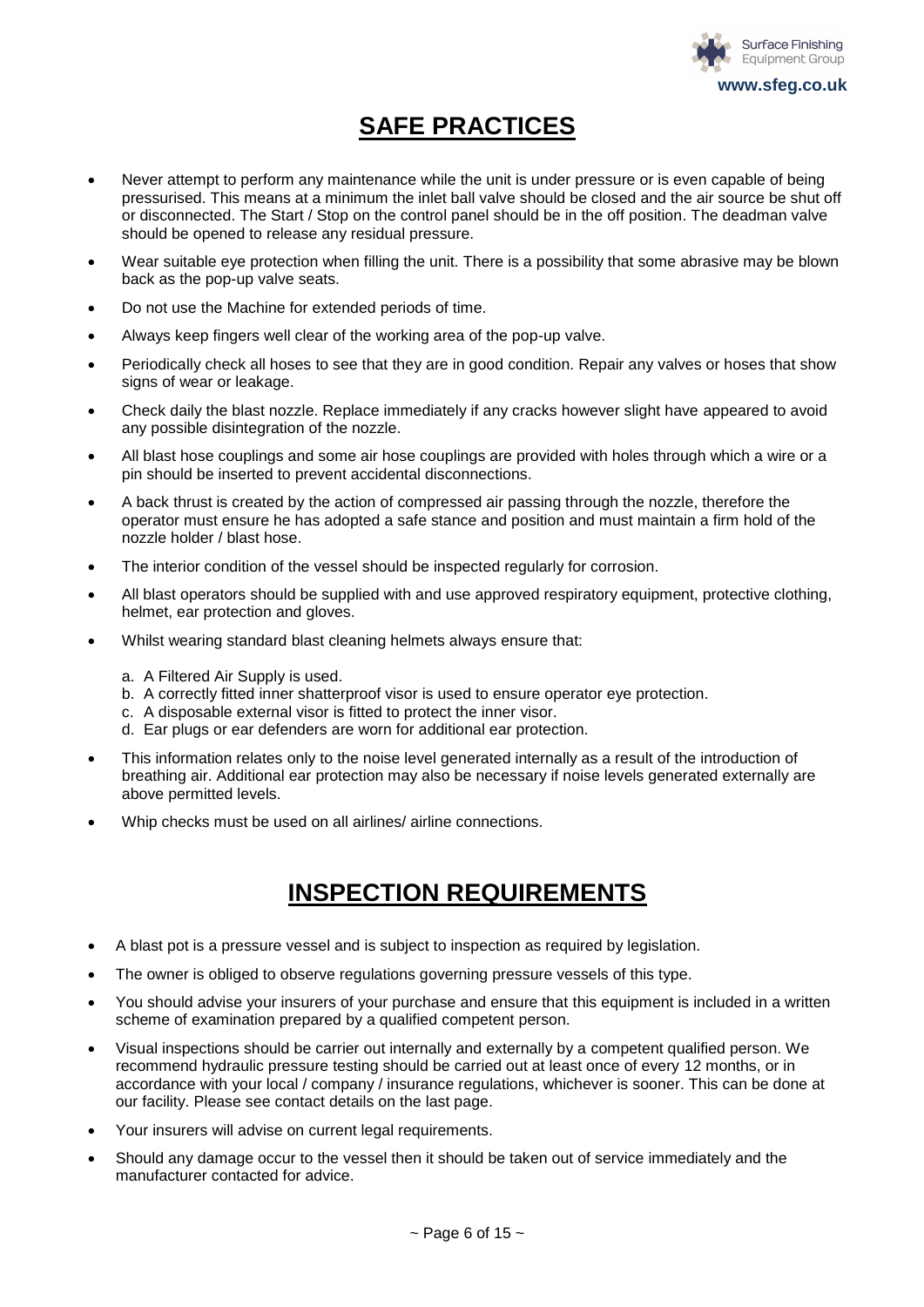

# **SPECIFICATIONS**

This equipment conforms to the protection requirements of the following EC Council Directive on the approximation of the laws of the member states relating to the Safety of Machinery 98/37/EC by the application of standards EN ISO 12100 Parts 1 and 2: 2003 and EN ISO 12141: 2007

In addition the ATEX version when used in full accordance with the manual conforms to the essential safety requirements of Group II Category 2G T6 of the following EC Council Directive on the approximation of the laws of the member states relating to the 94/9/EC: Equipment & Protective Systems Intended For Use In Potentially Explosive Atmospheres by the application of standards EN 13463-1: 2009 and EN 13463-5: 2003 and EN 15198: 2007.

A technical dossier has been lodged with the following notified body.

BSI Product Services (EU Notified Body No. 0086) Marylands Avenue, Hemel Hempstead, Hertfordshire HP2 4SQ.

**MAXIMUM SAFE WORKING PRESSURE** – as specified on machine plate. Normally 7.9 Bar

**WORKING TEMPERATURE –** operate only in ambient temperatures between 5°c and 40°c

#### **TYPICAL WEIGHTS AND DIMENSIONS**

| Model            | Number            | Weight | Height             | Width                | Depth            |
|------------------|-------------------|--------|--------------------|----------------------|------------------|
| <b>SAT BLAST</b> | <b>B50 MK II</b>  | 120 kg | 1.15 m             | $0.60 \;{\rm m}$     | $0.95 \text{ m}$ |
| <b>SAT BLAST</b> | <b>B100 MK II</b> | 190 ka | $1.35 \; \text{m}$ | $0.80 \; \mathrm{m}$ | 1.10 m           |

#### **APPROXIMATE ABRASIVE CAPACITY -**

SAT B50 Mk II - 50 kg plus water SAT B100 Mk II - 100 kg plus water

### **RECOMMENDED ABRASIVE MEDIA**

Do not use abrasives containing free silica which can result to serious respiratory disease. If in doubt ask for an MSDS (material safety data sheet).

- Silica-Free Sand Grade Media such as ABRABLAST FINE
- Stone Grit Fine/Extra Fine
- Garnet.
- Very Fine Grits/ Mineral Slags

This system is designed for use with FINE media in a saturated form, NOT medium or coarse grits / mineral slags.

DO NOT use metallic abrasives with this machine.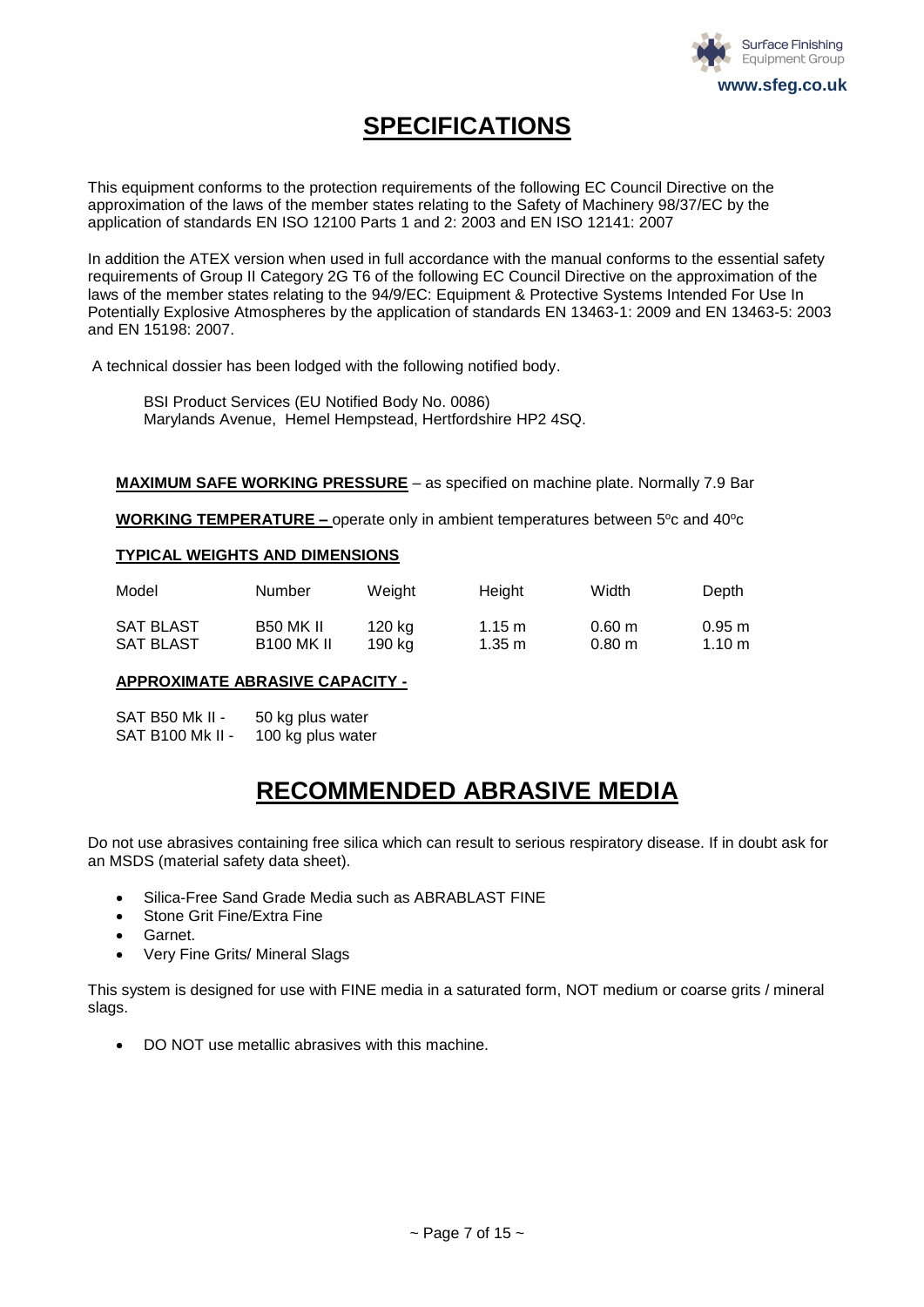

# **INTENDED FUNCTION OF EQUIPMENT**

The SATblast System is designed for wet blast cleaning using saturated abrasive media conveyed by compressed air to the surface being cleaned.

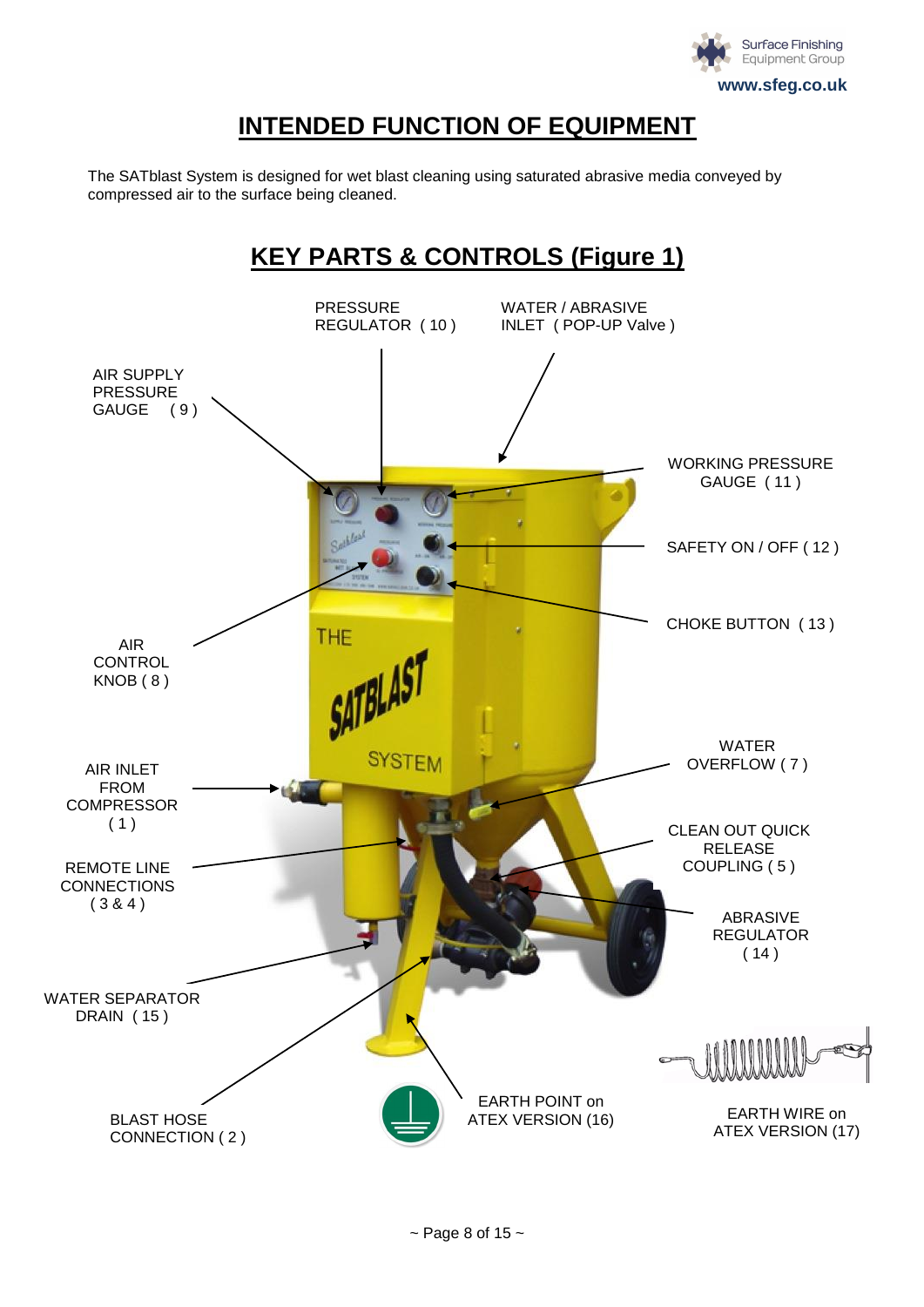

# **SETTING UP INSTRUCTIONS**

**These instruction apply to all variants of the SATBlast machine.**

#### **For additional precautions when Working In Potentially Explosive Atmospheres please see page 4-5.**

- Locate the SAT Blast machine in a stable position on firm level ground.
- If static is potential problem ensure that the machine is adequately earthed and use anti-static blast hose.
- Refer to the air fed helmet manufacturer's owner's manual.
- Read the INITIAL SET-UP AND ROUTINE CHECKS shown later in the manual.

# **CONNECTIONS**

- Clean compressed air services are required to operate this machine. Contaminated air must not be used due to detrimental effects, which may occur to the equipment and surface being prepared.
- Connect air supply from compressor to the SAT Blast Air Inlet (1) claw air/water separator. Fit whip checks on all airlines/ airline connections.
- Connect blast hose onto blast hose connection (2) and check all hose and couplings are secure. Fit safety pins into the holes in the couplings.
- Connect the two deadman handle remote lines (normally yellow and green) onto the manifold mounted pot connections (3 and 4).
- Connect the twin remote lines to the connections on the remote control valve. The lower connection is the supply air and the upper connection is the return air from the deadman handle (situated next to the blast nozzle).
- NOTE : With some fold over type deadman handles the remote lines may be connected to either fitting, but for certain makes of safety deadman handles. It is important that the feed and return lines are connected the correct way around.
- Ensure the quick release clean out coupling (5) is locked firmly in position.

### **FILLING**

- Open overflow valve (7).
- Fill the system with water through the opening in the dished end at the top of the unit (pop-up valve).

When overflow occurs :-

- o Stop filling the system with water.
- o Wait until overflow stops running.
- o Close overflow valve (handle horizontal)
- Load the correct amount of abrasive into the top of the system (50kg). This weight will vary according to the bulk density of the material.
- DO NOT OVERFILL

The abrasive should be covered with a **minimum** of 1" or 25mm of water.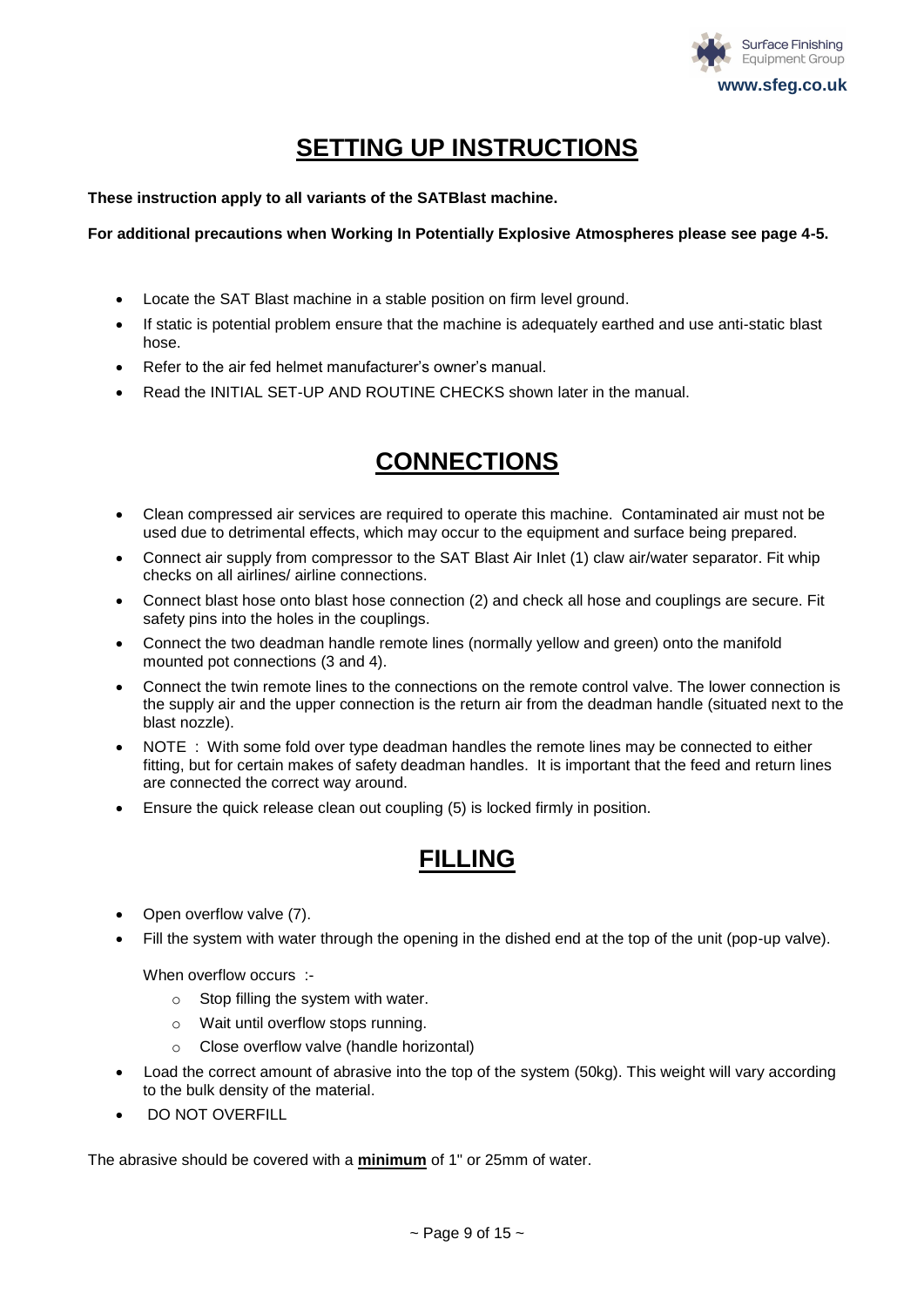

# **SAFETY ON/OFF SWITCH**

- To stop the blasting process at the control panel turn the safety switch (12) to the OFF position.
- This will stop the blasting process but the system will still remain pressurised.
- However if the Air Control Knob (8) is pushed in to the DE-PRESSURISED position this will not only stop the blasting operation, but will also de-pressurise the systems main tank.

# **STARTING TO BLAST**

- Refer to the compressor manufacturer's operating instructions and start the compressor.
- Be sure that the lever on the deadman handle is NOT depressed. Always check before connecting remote lines. DANGER - some deadman handles must be connected the correct way round - check for the type of handle which you are using.
- Switch on the air supply from the compressor.
- Ensure air control knob (8) is in the de-pressurise position (Pushed Down).
- Ensure the safety on/off switch is in the OFF position.
- Open the abrasive regulator valve control knob (14) by 3 full turns anti-clockwise from fully closed. **WARNING**

ENSURE ALL FINGERS/HANDS ARE WELL CLEAR OF THE POP-UP VALVE BEFORE PRESSURISING THE SYSTEM.

- Ensure fingers are clear, then turn control knob (8) to the pressurise position (Twist Anti-Clockwise)
- Turn the pressure regulator control (10) to the required blast pressure, as shown on gauge (11).
- Ensure the blast hose and nozzle/lance is held firmly and pointed in the required direction.
- Turn the safety on/off switch (12) to the ON position.
- Ensure the nozzle/lance is pointing at the work piece and operate the deadman handle, to commence the blasting operation.
- Adjust the abrasive control valve (14) until the required amount of media is obtained. (This may require the operative to release the deadmans handle to enable the control knob to be adjusted, only adjust by half of one full turn at a time).
- If during the blasting operation, the abrasive flow is intermittent, or stops, and you know abrasive is in the system. Whilst blasting push the choke button (13) in for two seconds and release. This should cause a slight surge of abrasive, then blasting should continue as normal.

### **TO RE-FILL SYSTEM**

- Release deadman handle.
- Push control knob (8) to de-pressurise, the system will then de-pressurise.
- Then follow section "FILLING" point 1. onwards.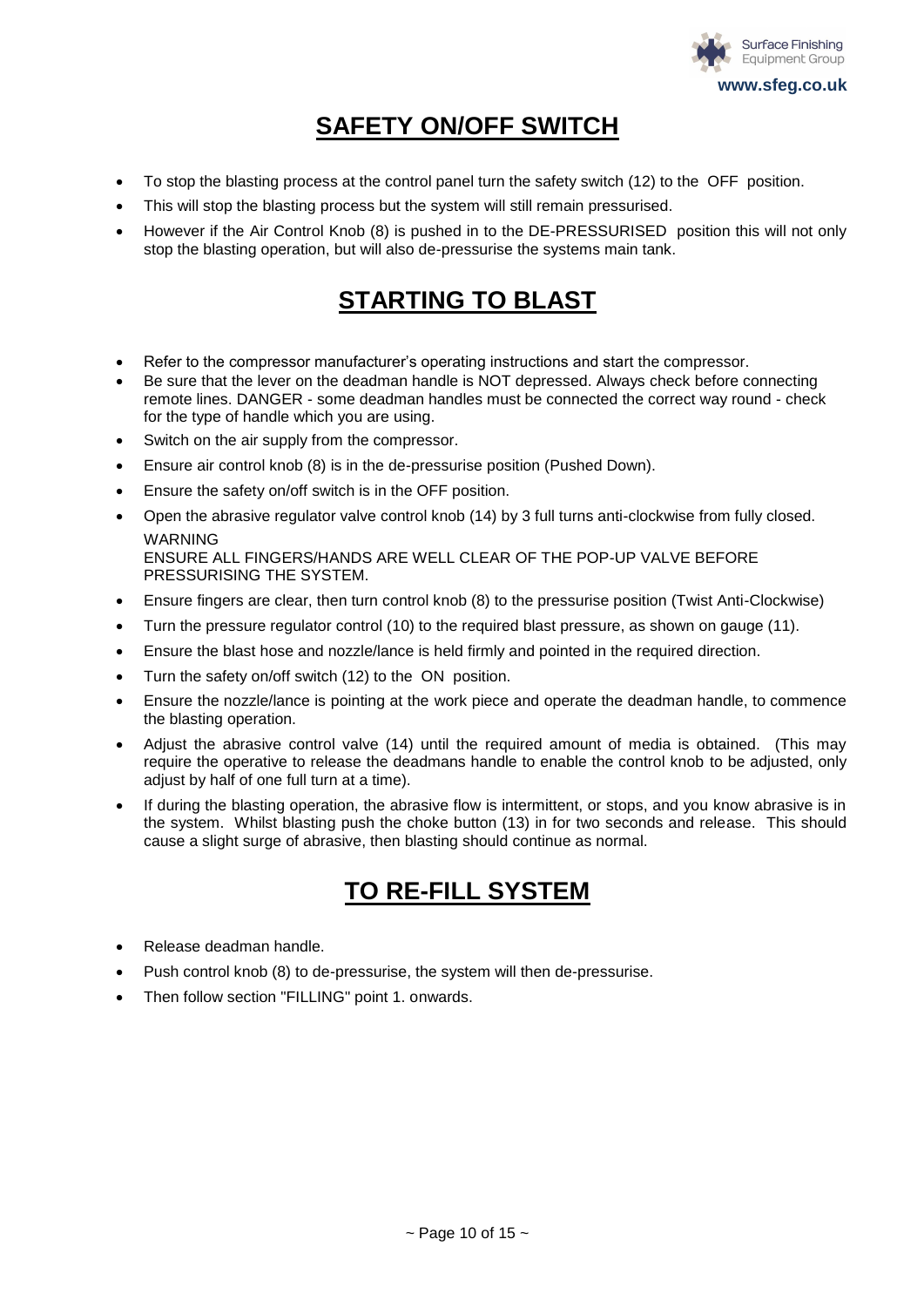

# **TO WASH DOWN CLEANED SURFACES**

- Follow section "TO RE-FILL SYSTEM" points 1. & 2.
- Remove drain coupling (5) and flush the system with clean water.
- Replace the drain coupling (5).
- Open overflow valve (7).
- Fill the system with clean water through the pop-up valve in the top of the system.
- When overflow occurs through the overflow valve (7) stop filling through the pop-up valve and close overflow valve (7) (handle horizontal).

WARNING Ensure all fingers/hands are away from the pop-up valve

- Pressurise the system by turning the control knob (8) to PRESSURISE.
- Adjust the working pressure with the pressure regulator (10) to 10/20 psi as shown on gauge (11) for the best results.
- Adjust abrasive control valve (14) to give the required amount of wash down water.

WARNING :- Some abrasive may still be in the blast hose, and will be blown out of the nozzle when first starting wash down procedure.

# **AFTER USE AND AT THE END OF SHIFT**

- Turn the air control knob (8) to the de-pressurise position.
- Turn off the main air supply from the compressor.
- Remove and clean out coupling (5).
- Wash the remaining abrasive out of the vessel with water poured in through the top of the vessel.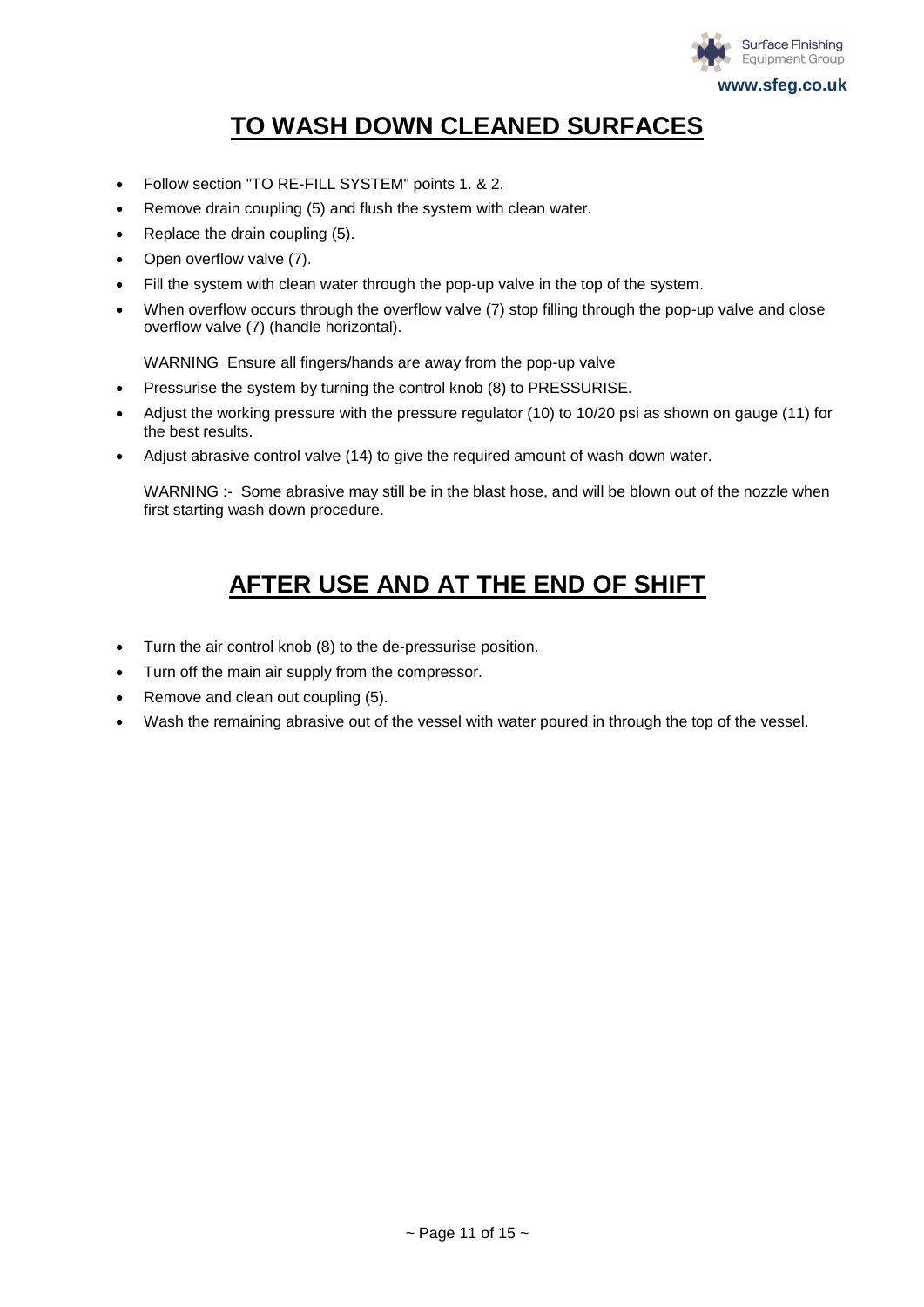

### **ROUTINE MAINTENANCE**

ENSURE THAT THE COMPRESSED AIR SUPPLY IS TURNED OFF AND ALL AIR LINES PURGED OF PRESSURE AND DISCONNECTED FROM THE BLAST MACHINE BEFORE ANY MAINTENANCE WORK IS CARRIED OUT. PRECAUTIONS SHOULD BE TAKEN TO PREVENT ACCIDENTAL TURNING ON OF THE COMPRESSED AIR SUPPLY.

All blast cleaning equipment is subject to wear, therefore for safety and efficiency, it is ESSENTIAL to operate a preventative maintenance programme. The degree of wear is variable, and is dependent upon many factors: - type and grade of media, blasting pressure, nozzle size, operator expertise, etc. and these factors should be taken into consideration when planning regular maintenance schedules. The following checklists are a basic guide to assist in planning maintenance schedules.

Note:

Maintenance should only be carried out by trained competent persons. This maintain can be done on site or at our facility. Please see contact details on the last page if this service is required.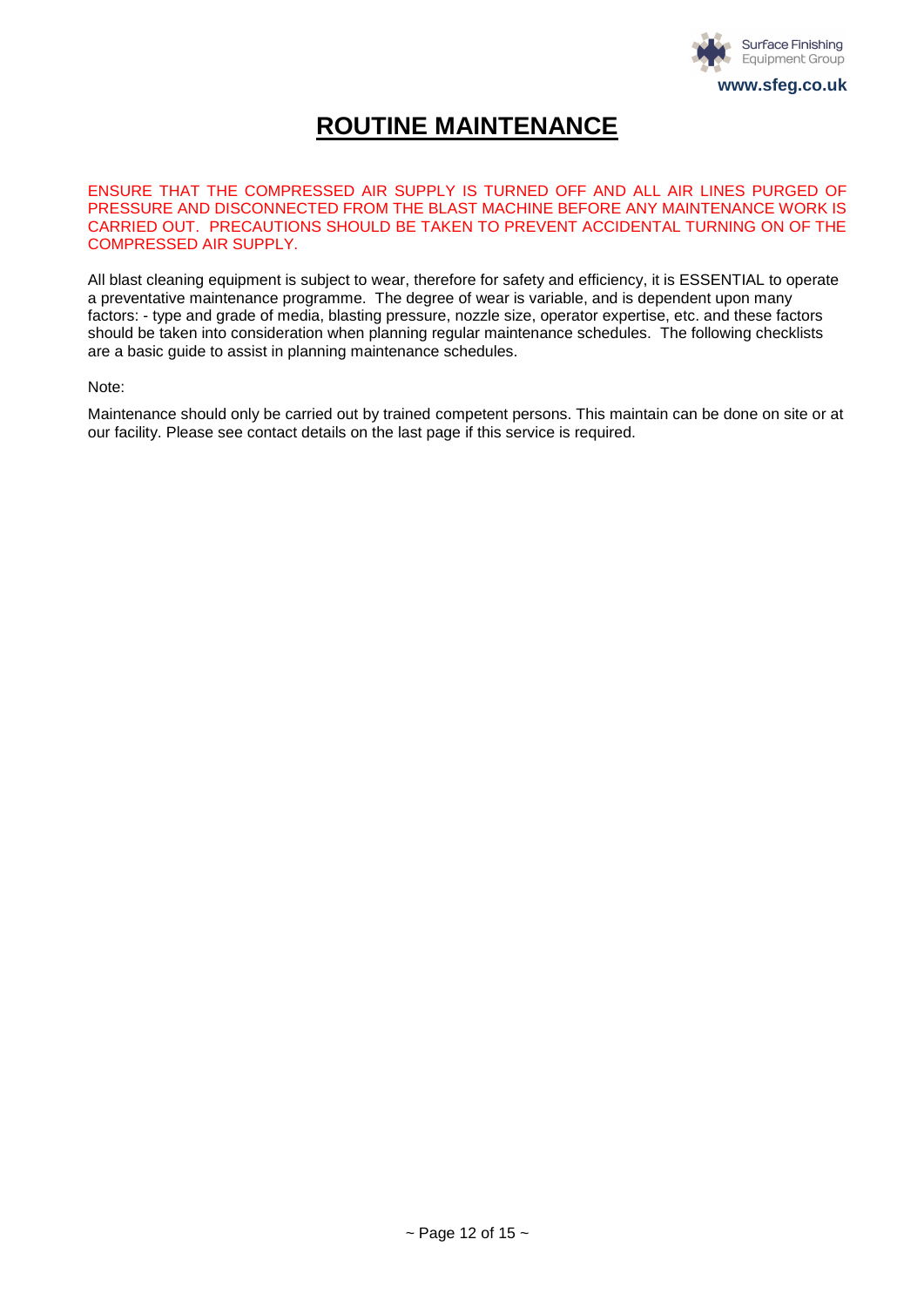

# **INITIAL SET-UP AND ROUTINE CHECKS**

### **DAILY**

- Blast Hose Check the blast hose to be used is in good condition along the entire length. Squeeze by hand to check for wear. Ensure that the blast hose ends are cut square and are located fully into the coupling and nozzle holder and up to the retaining shoulders within and that all the required hose retaining screws are in good condition and firmly secured in position. Lay out the blast hose from the machine to the work surface area, ensuring that no tight curves or kink occur and ensure that the hose is protected from possible damage.
- Couplings and Gaskets check that the coupling gaskets on the claw couplings are in good condition and correctly seated in the coupling. Ensure that the couplings are securely locked and that each latching wire is located through the appropriate hole in the marrying coupling. If no integral means of wiring latching is provided, use split pins through the corresponding holes to ensure no accidental parting of the couplings can occur.
- Deadman (Remote Control) Hoses and Handle ensure the remote control air hoses have no splits or leaks. Ensuring that the rubber insert is in position and that the blade opens freely by the action of the spring and closes freely. The hoses should be secured the remote control air hoses to the blast hose at short, regular intervals using hose ties. Take care not to compress the hoses by over-tightening.
- Check that the sealing ring (P-5) and pop up valve mushroom in the abrasive-filling orifice of the machine are in good condition and correctly positioned. This will involve unscrewing the 3 screws securing the safety cover. Remember to re-fix the safety cover after the inspection.
- Check wear on nozzle. Replace if necessary.
- Check and replace if necessary breathing air filter elements. (Where Used)
- Check the condition of the nozzle holder for wear and replace with new one if necessary.
- Check that the nozzle holder gasket is in good condition and ensure that it is in position. Renew if showing sign of wear. Ensure nozzle is securely located in to nozzle holder onto the gasket.
- Check that the inspection door assembly is correctly and securely fitted, the gasket is in position and that no leaks occur.
- Check seat in Abrasive Regulator (14) each month. To test pressurise the unit, remove blast hose from the bottom of the blast pot. If air leaks replace seat immediately. To replace the seat 149-10 in Thompson abrasive valve, depressurise the unit, isolate the air supply, uncouple the flexible pipe fittings and remove the valve from the machine. Remove cap and knob (2+1), remove four bolts (12), inspect items 10 &14 for wear, and replace if required. If item 10 is replaced as soon as any leakage is noticed item 14 will not normally need to be replaced. Reassemble in reverse order.
- Check drain on the water separator is clear; adjust until it is blowing slightly to remove moisture for the supply to the switches.

### **EVERY 3 MONTHS MAXIMUM**

- Clean out the inside of the vessel, check for major scaling and/or build up of material.
- Lubricate all control panel switches with WD40 or similar.

### **EVERY 6 MONTHS MAXIMUM**

- Strip, clean and lubricate all operating valves.
- Never attempt to strip or service items when the unit is connected to an air supply. If connected it should be assumed that the unit is capable of pressurising.

### **EVERY 2 YEARS MAXIMUM**

Return the unit to Manufacturer to have the shell re-pressure tested.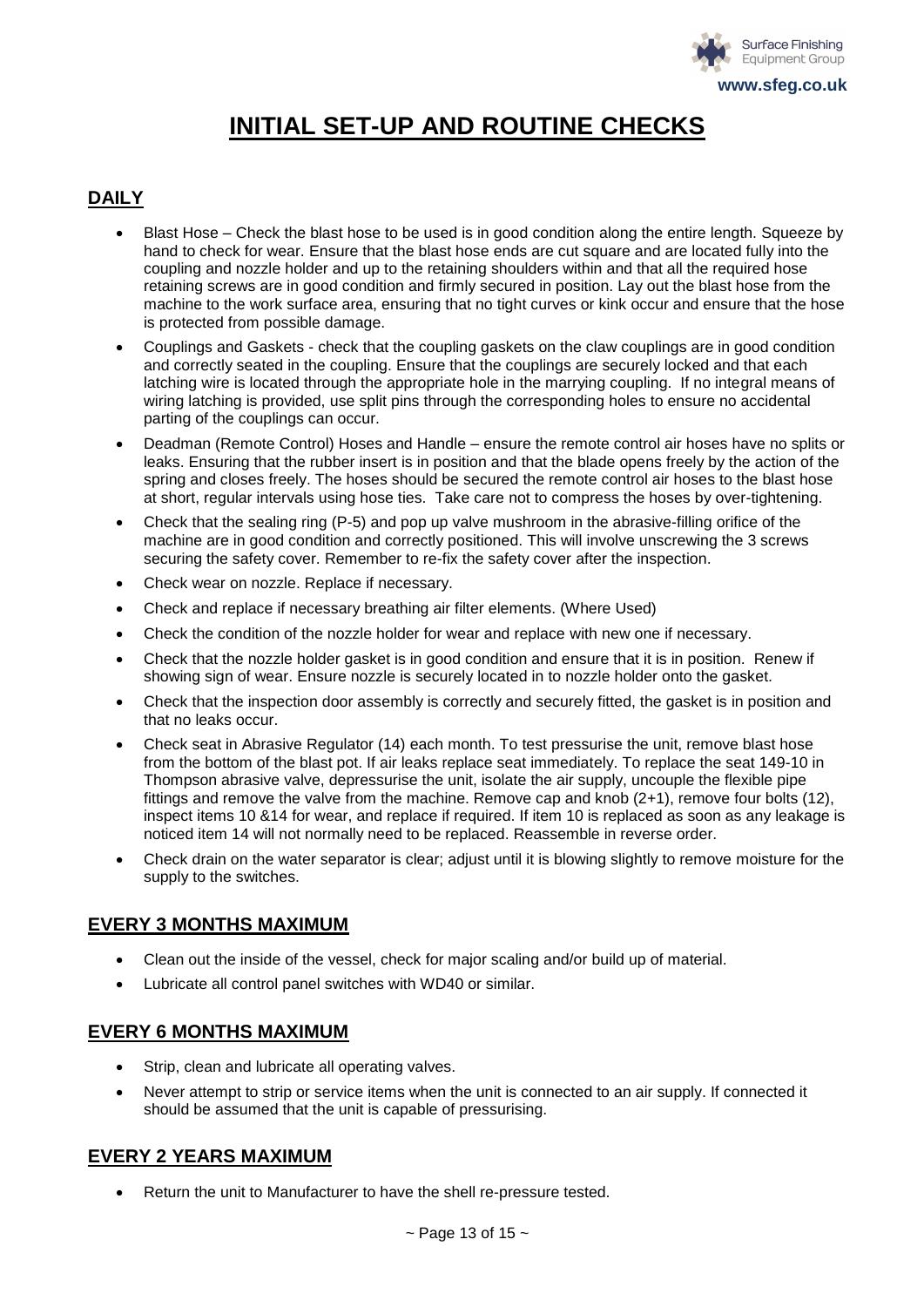

# **TROUBLE SHOOTING / FAULT ANALYSIS**

### **WARNING:** ENSURE THAT THE AIR SUPPLY AT THE COMPRESSOR IS TURNED OFF AND THE AIR LINE IS PURGED OF PRESSURE BEFORE REPAIR WORK IS CARRIED OUT.

| Problem                                                       | <b>Possible Cause</b>                                           | <b>Remedy</b>                                                                                            |
|---------------------------------------------------------------|-----------------------------------------------------------------|----------------------------------------------------------------------------------------------------------|
| Air blast but no abrasive / water<br>flow                     | Thompson Valve not opening.                                     | Check if adjusting knob is stiff<br>when trying to blast.                                                |
|                                                               | Air supply to Thompson                                          | Check supply Valve leaking or<br>disconnected hoses.                                                     |
|                                                               | Thompson Valve seal leaking.                                    | Replace seal.                                                                                            |
|                                                               |                                                                 |                                                                                                          |
| Blasting pressure reduces or<br>fluctuates.                   | Compressor air supply hoses or<br>connections are too small.    | Use larger air supply hoses and<br>ensure there are no restrictions<br>caused by reduced sized fittings. |
|                                                               | Air compressor too small for<br>nozzle size.                    | Use larger air supply.                                                                                   |
|                                                               | Remote line connections to the<br>Deadman are loose or leaking. | Check, tighten or repair.                                                                                |
|                                                               |                                                                 |                                                                                                          |
| Unit will not pressurise.                                     | Air supply not turned on.                                       | Turn air supply on.                                                                                      |
|                                                               | Air supply too small<br>volume.                                 | Use a larger compressor.                                                                                 |
|                                                               |                                                                 |                                                                                                          |
| Blasting operation will not turn on<br>or is slow to turn on. | Air supply or hose too small.                                   | Use larger compressor or hoses.                                                                          |
|                                                               | Deadman control hoses are loose<br>or leaking                   | Tighten or replace                                                                                       |
|                                                               | Deadman Handle is defective.                                    | Service/replace as required.                                                                             |
|                                                               | Defective diaphragm in air valve.                               | Replace seals.                                                                                           |
|                                                               |                                                                 |                                                                                                          |
| Unit is slow to turn off.                                     | Deadman Control hoses<br>connected incorrectly                  | Swop over connections.                                                                                   |
|                                                               | Thompson Valve seal leaking.                                    | Replace.                                                                                                 |
|                                                               |                                                                 |                                                                                                          |
| Unit turns on accidentally.                                   | Deadman handle failing.                                         | Service/repair.                                                                                          |
|                                                               |                                                                 |                                                                                                          |
| Small amount of abrasive / water/                             | Thompson Valve seal leaking.                                    | Close choke valve, if air stops,                                                                         |
| air blows out of nozzle when not                              |                                                                 | service side air valve if air                                                                            |
| blasting but unit pressurised                                 |                                                                 | continues replace seal.                                                                                  |
|                                                               | Side air valve leaking.                                         | Service/repair                                                                                           |